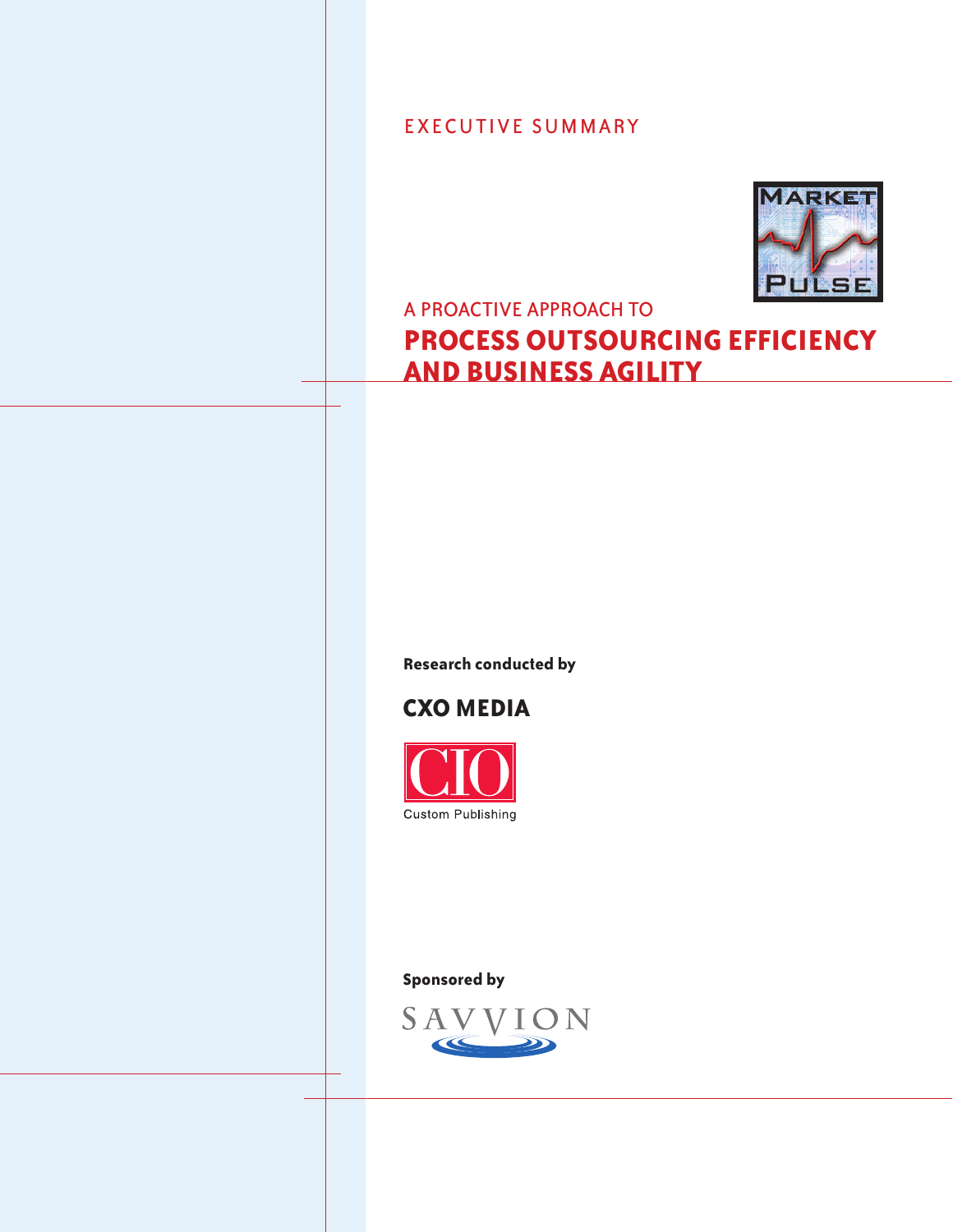# Executive Summary

#### **BLENDING BPO WITH BPM DELIVERS ON THE PROMISE OF OUTSOURCING**



The expectations and actual experience of user organizations with business process management (BPM) are that it enables greater efficiency, quality and improved IT service levels. As described in this white paper, a recent survey by IDG Research Services of *CIO Magazine* subscribers bears out this reality, and a lot more. Meanwhile, users say broadly that the main reason for engaging in business process outsourcing (BPO) is to cut costs. Sixty-four percent of the survey respondents listed cost savings as the primary motivation for outsourcing, which was 50 percent more than respondents who cited the second closest reason. But when asked why outsourced relationships have failed, the answer most often given was "poor service and quality", not a failure to cut costs. Decision makers frequently turn to outsourcing providers to farm out processes they feel they are not good at executing internally. In doing so, these users jack up the risk that the engagement will fail due to "poor service and quality". This happens because, failing to become proficient internally, the user never fully understands the service levels and quality standards against which the outsourcer should be fairly measured. BPM and BPO – which are often considered independently of one another – provide a superb means of achieving maximum efficiency and cost savings as well as quality of service from outsourcing engagements. Plus, combining the two can facilitate moves to bring outsourced processes back in-house. Such a move is often desired if business conditions shift and management decides to bring that process back in-house for greater control of the process. But the key to making all this plausible is an astute combination of BPM and BPO, which, as it turns out, are quite compatible.

ß ß ß ß ß ß ß ß ß ß ß ß ß ß ß ß ß ß ß ß ß ß ß ß ß ß ß ß ß ß ß



#### **WHICH FACTORS LED YOUR COMPANY TO MOVE AN OUTSOURCED PROCESS BACK IN-HOUSE?**

**Poor quality/unmet SLAs biggest factor behind decision to move outsourced process back in house**

It is a story as old as business process outsourcing itself. Company A, dissatisfied with its ability to execute well internally on a business process and achieve the efficiency and savings it wants, turns to an outsourcer. The company offloads the process to the partner and believes it will reap an almost immediate savings. But user satisfaction plummets. Complaints about poor service and poor quality cascade, the "savings" notwithstanding. Communication between the company and the outsourcer deteriorates. Within months, Company A pulls the plug on the deal, much to the dissatisfaction of everyone.

What went wrong? The short answer is everything. To cut to the very heart of the problem, Company A was in a reactive position all along, reacting first to its own internal shortcomings and staying in reactive mode right down to the messy demise of the whole affair.

Situations like these, which are quite common across all types of businesses and organizations in search of optimal process efficiency, are largely avoidable. Success is a matter of harnessing not just business process outsourcing (BPO), but BPO in concert with business process management (BPM). Therein lies the key to optimizing a variety of business processes based on proactive decision making.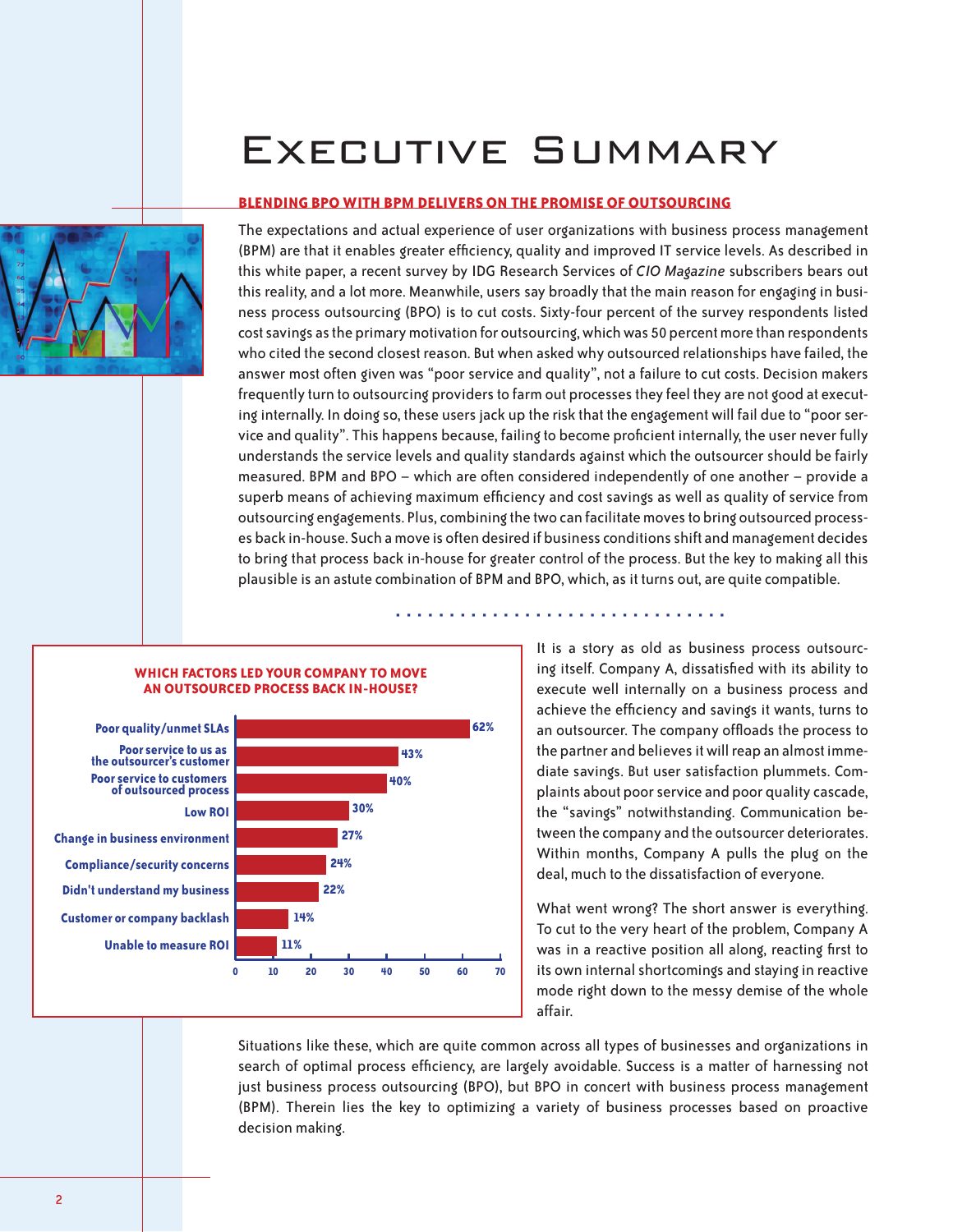#### EXECUTIVE **SUMMARY**

#### **SURVEY SAYS: IMPROVEMENTS ARE NEEDED**

The top-line findings of a recent survey of senior IT managers at enterprise-class companies by IDG Research Services reveal both the challenges of business process outsourcing as experienced by these companies, as well as the significant potential benefit the managers believe are possible. These findings include:

- **An overwhelming number or respondents 82 percent said their companies are currently** outsourcing a business process or will in the next two years.
- ß Companies are willing to outsource both non-core and core or mission-critical business processes, but are divided in terms of their overall comfort level in outsourcing core processes. Only a third of the respondents felt they could outsource a core process and still maintain the control they need to guarantee quality.
- **Cost savings by far is the top driver in the decision to outsource business processes.**
- **More than four in 10 managers surveyed said their companies had previously moved an out**sourced process back in-house, with most mentioning "poor quality and unmet service level agreements (SLAs)" as the reason for doing so – not a lack of savings.
- **Heta** Managers who are currently outsourcing business processes are, at best, only moderately satisfied with their providers and with the level of communication with them.
- **SLAs are the measurement** tool of choice for more than eight in 10 of the managers surveyed for gauging the success of an outsourcing arrangement.

This survey makes it readily apparent that there exists a significant gap between the promise and the reality of business process outsourcing. It is no small wonder that managers remain reticent about outsourcing core business processes when the results often fail to deliver. They outsource to gain cost savings and greater efficiency in business processes, but terminate such arrangements due to poor quality and service delivery.

Despite the challenges and lessthan-sterling outcomes of business process outsourcing, the market for it continues to soar. Forrester Research expects it to swell more than seven-fold

### A Checklist for BPO Excellence

The first prudent steps in engaging in business process outsourcing are to determine the business processes that will benefit the most from BPO (and thus maximize the organization's overall benefit), and then select the right outsourcing partner. Then come the crucial steps of developing the right metrics for measuring the success of the engagement while constantly "tweaking the dials" to improve upon an ongoing BPO relationship.

In simplest terms, companies that fail in their BPO efforts generally do so because they just haven't done the grunt work and due diligence required to ensure success. Thus, it is wise to consider the elements of a best-practices approach to BPO. Here is a checklist.

**Model all processes** as they currently exist. One good way to do this is to harness the power of a free business process modeling tool from Savvion called the Process Modeler. In clear terms, the Process Modeler permits anyone in the organization, from help desk team leaders to operations managers, to sketch out all their current "as-is" and desired "to be" work processes. Visual tools then help them see inherent inefficiencies begging for improvement. Staff can also collaborate and share ideas to improve these processes by accessing a central repository.  $\frac{1}{2}$ 

**Put the spotlight on high-value business processes** to help determine which to focus on first. Scrutinize processes that have the most organizational impact as well as those that slice across multiple functional domains. The former holds the  $\sqrt{\frac{P}{P}}$ continued on page 5

 $\overline{3}$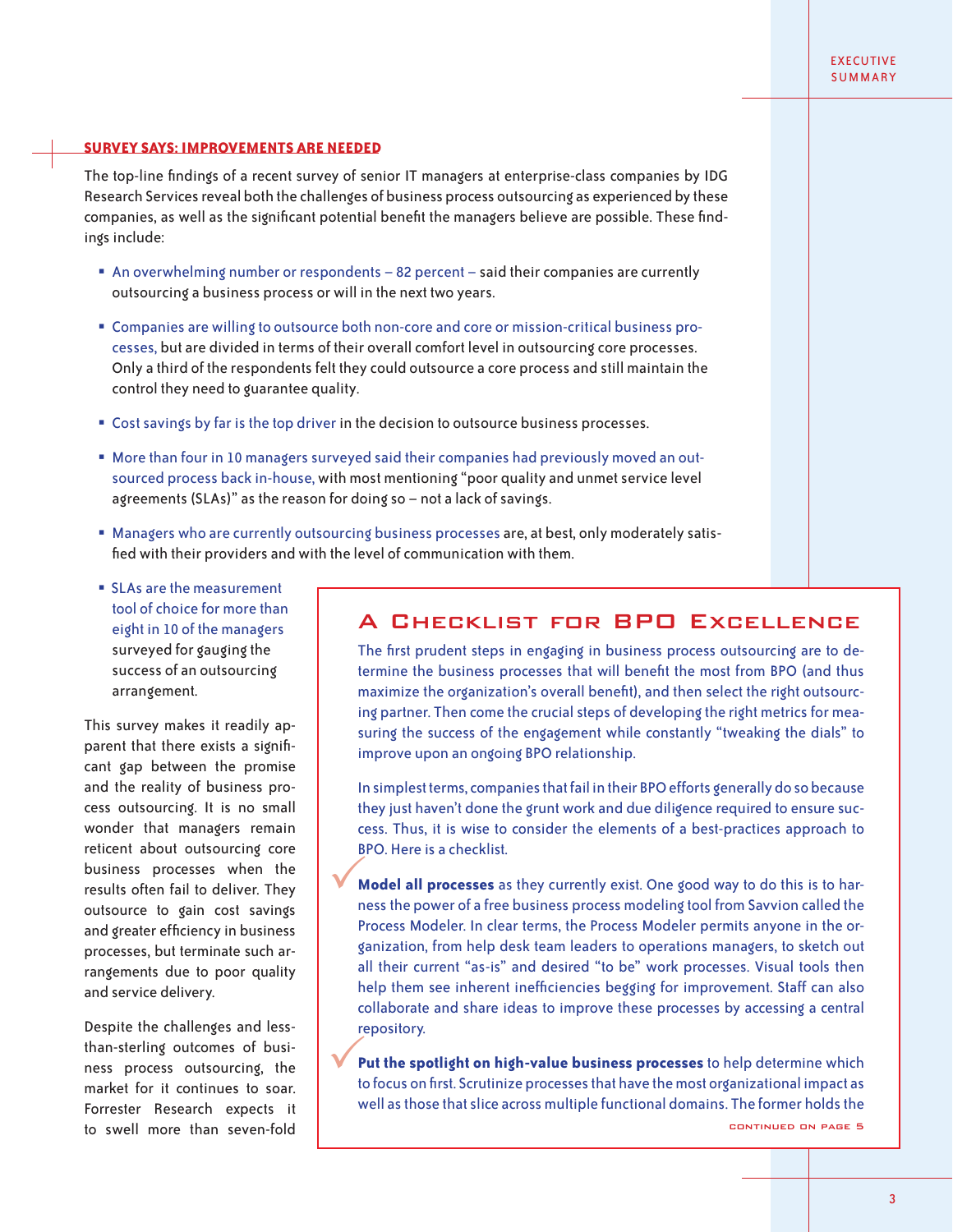between 2004 and 2008, when it will reach an astonishing \$146 billion globally. It is vital to get it right, or a lot of this money will be spent on dissatisfaction.

#### **THERE** *IS* **A BETTER WAY**



Marrying BPM with BPO appears to be a solid strategy for driving up satisfaction levels and for increasing the overall comfort level with outsourcing core as well as non-core business processes. BPM represents a systematic approach to enabling measurable improvements to business processes by making them more efficient and more capable of adapting to unforeseen changes in the business environment. A business process itself is nothing more than a defined set of related, if not coordinated, tasks undertaken to accomplish a specific goal. Operating a call center, approving non-standard sales deals or processing an order, consists of multiple related tasks with goals, including problem resolution, upselling and increasing customer satisfaction.

Applied properly, BPM solutions can give a company the ability to control and manage the life cycle of core or non-core business processes, employing automation and making them repeatable while harnessing employee collaboration to help drive greater insight into these processes.

In driving toward optimal process efficiency internally, company managers gain clear vision into the metrics and measurements needed to gauge the success of process optimization efforts. It is for this reason that when these same managers choose to outsource these business processes to a trusted partner, they don't lose control of the vision, strategy and other key components of the process. What they gain are much better ways of telling the partner just what is expected, and then measuring the outcomes more accurately. They are then in the best position to leverage the vested core competencies of the partner to drive even greater process efficiency and build real bottom-line savings.

#### **BPM MEANS BUSINESS**

Consider the case of a billion-dollar financial services company that targeted its credit-checking process for business improvement. This was a process the company would undertake 25,000 times each day, redundantly across several different products, but with disparate means of determining credit ratings.



#### **THE ANTICIPATED BENEFITS OF BPO**

More than eight out of 10 survey respondents said cost savings most often drive the decision to outsource.

A knee-jerk, reactive step would have been to take this operation and simply outsource it. Instead, the company deployed a BPM solution that resulted in a uniform credit-checking application across all products – and in immediate savings. In fact, with BPM, the company was able to handle 25 percent more credit-checking requests with the same number of people.

Having optimized efficiency internally with this business process, the company felt it could gain still greater efficiency by outsourcing the process. But it did not do so until it had first wrung out all the internal efficiency it could, and in doing so developed an intimate understanding of the metrics and measurements needed to assess overall efficiency. These same metrics and SLAs were ported to the outsourcing partner. With credit checking as this partner's core competence, the outsourcer delivered still greater efficiency and savings.

The story doesn't end there. So adept had this company now become at processing credit-checking requests that it started an entirely new business line, offering this new-found, highly efficient capability to other banks, insurance companies and mortgage